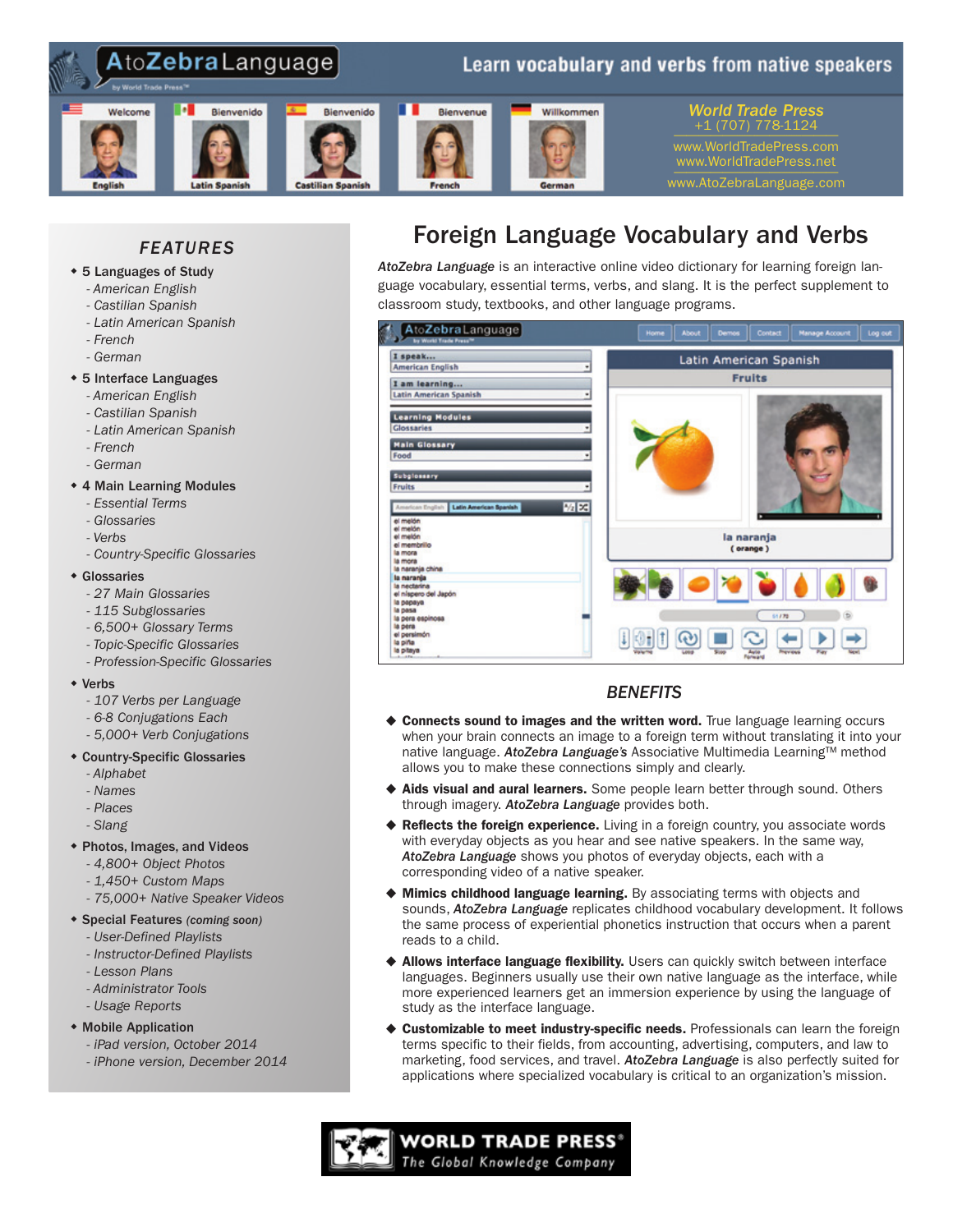

# Media Player



- 5 interface languages: American English, Castilian Spanish, Latin American Spanish, French, and German
- ❷ 5 languages of study: American English, Castilian Spanish, Latin American Spanish, French, and German
- ❸ Learning Modules: Essential Terms, General Glossaries, Verbs, Country-Specific Glossaries
- 4 27 Main Glossaries
- ❺ 115 Subglossaries
- $\odot$  Terms listed by interface language or language of study
- A-Z sort or random sort
- 6,500+ color photos plus 1,450+ color maps
- <sup>9</sup> 15,000+ native speaker video clips per language
- **<sup>10</sup>** Slider tool to search for images
- Intuitive navigation buttons/controls $\bf 0$

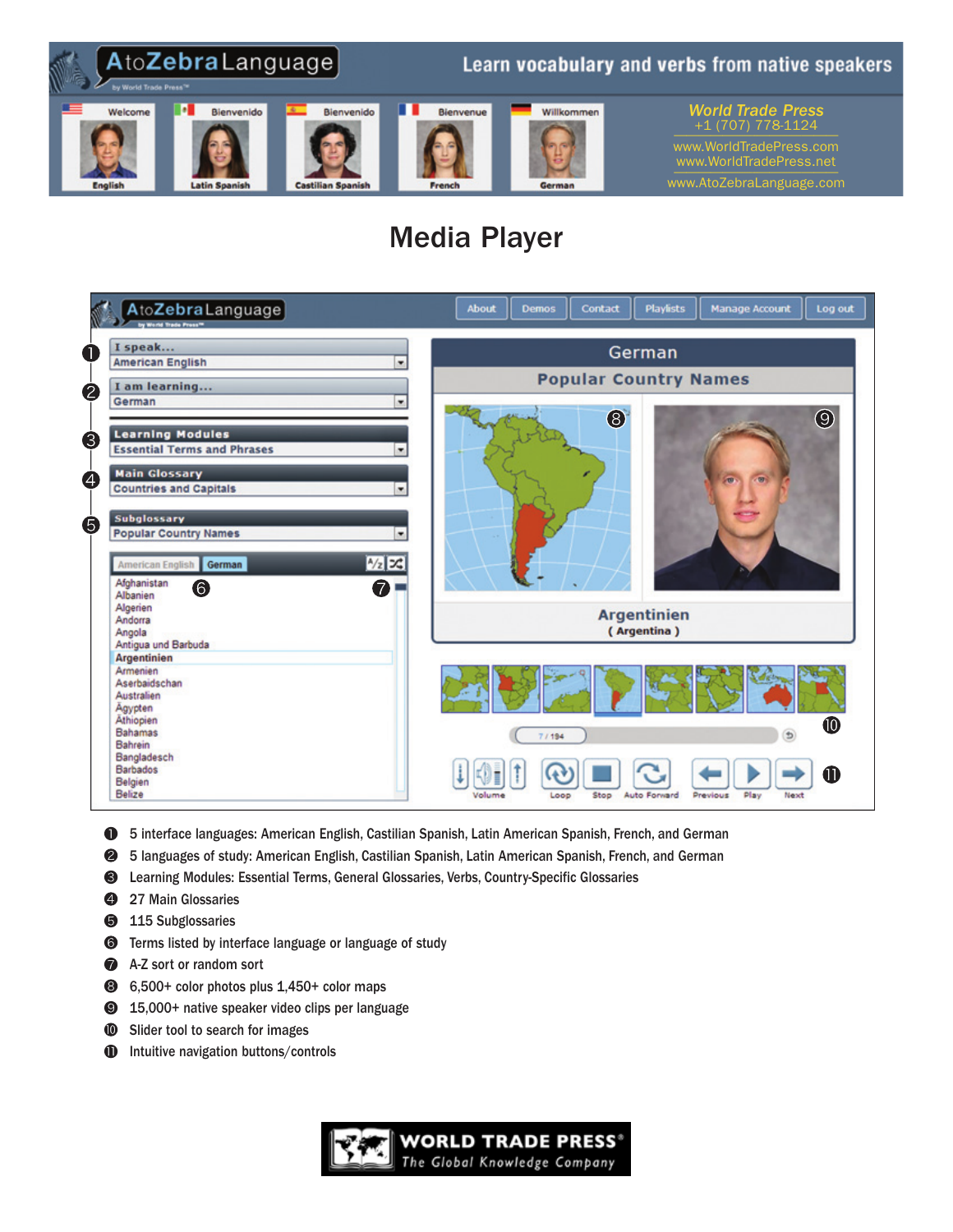

# Learning Elements

# Essential Terms



- 247 Terms and Phrases
- 21 Subglossaries

# French donner to give je donnerais tu donnerais il / elle / on donnerait 3 nous donnerions vous donneriez ils / elles donneraient je donnerais

Verbs

- 107 Conjugated Verbs
- 6-8 Tenses per Language

# **Vocabulary**



- 6,500+ Terms
- 27 Main Glossaries
- 115 Subglossaries
- Topic-Specific Glossaries
- Profession-Specific Glossaries

# Country-Specific Glossaries



- Names
- Places
- Slang
- 550+ Terms per Language

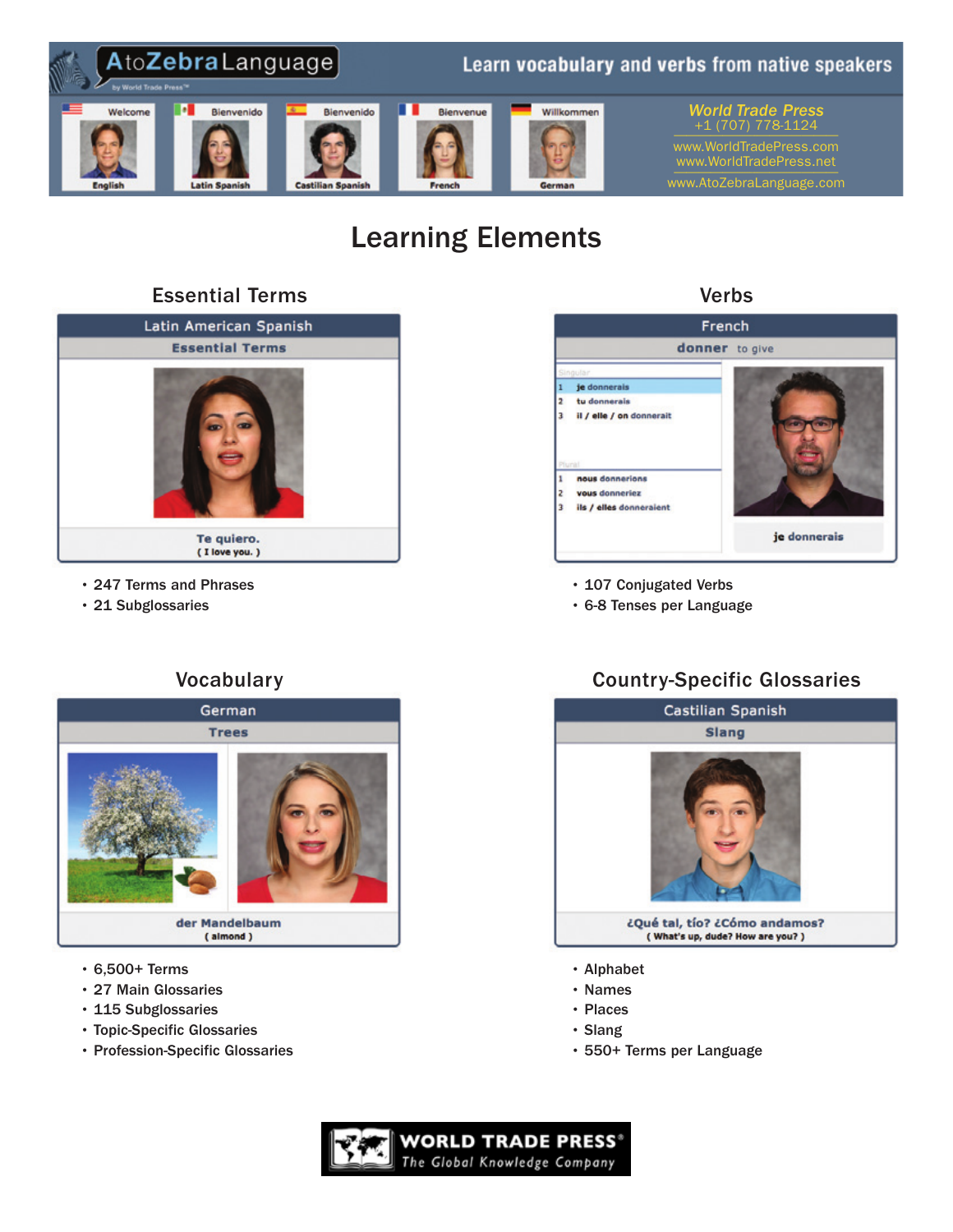

# Glossaries and Subglossaries for Each Language (6,500+ terms total)

# Accounting

#### Animals

 Amphibians Annelids Arachnids **Birds Cnidarians Crustaceans**  Fish Insects Mammals Mollusks Myriapods Parasitic Worms Reptiles

# Built Environment

# Clothing

 Clothing Options Clothing Preferences Fit Men's Clothing Sizes Men's Clothing Women's Clothing Sizes Women's Clothing

# **Color**

 Process Colors Visible Spectrum Colors Web Colors

# **Computers**

 Computer Hardware E-mail Internet Search Keyboard Social Media

# Countries and Capitals

 Capitals Countries

# Flowers

## Food

 Dairy Products Exotic Animals Fish Food Problems Fowl Fruits Grains **Herbs**  Legumes Meat Meat - Cuts Meat - Game Nuts Seeds Shellfish Spices Vegetables

# Human Body

# **Kitchenware**

 Appliances Baking Cleaning Coffee and Tea Cooking Fuels Cookware **Cutlery Glassware Materials**  Preparation **Servingware** Storage

# Landforms

#### Law Decisions **Offenses Penalties** Types of Law

Marketing Advertising Marketing Terms

# Medical

 Ailments Medical Specialists Symptoms Where Does It Hurt?

# Numbers

 Cardinal Numbers Ordinal Numbers

# Professions

**Agriculture**  Arts Business & Finance Clergy Education Engineering & Science Food Services Government & Public Service Health & Wellness Law Media Personal Services Retail **Technology Trades Transportation Travel** 

# Religions

 Buddhist Denominations Christian Denominations Jewish Denominations Muslim Denominations Philosophies Religions

# Shopping

 Bookstore - Book Categories Bookstore - Reference Books Bookstore - Religious Texts Cell Phone Store Furniture Store Gemstones Jewelry Items Musical Instruments Stores



# **Sports**

# Symbols

 Business Symbols Currency Symbols Mathematical Symbols Punctuation

# Time

 Days of Week Divisions of Time Months of Year Telling Time Time Expressions Time of Day

#### **Travel**

 Accommodations At the Hotel At the Restaurant General Money People Places Transport Locations Travel Documents Types of Transport

# Trees

Visual Art Art Movements Visual Art Forms

Weather **Conditions** Weather Events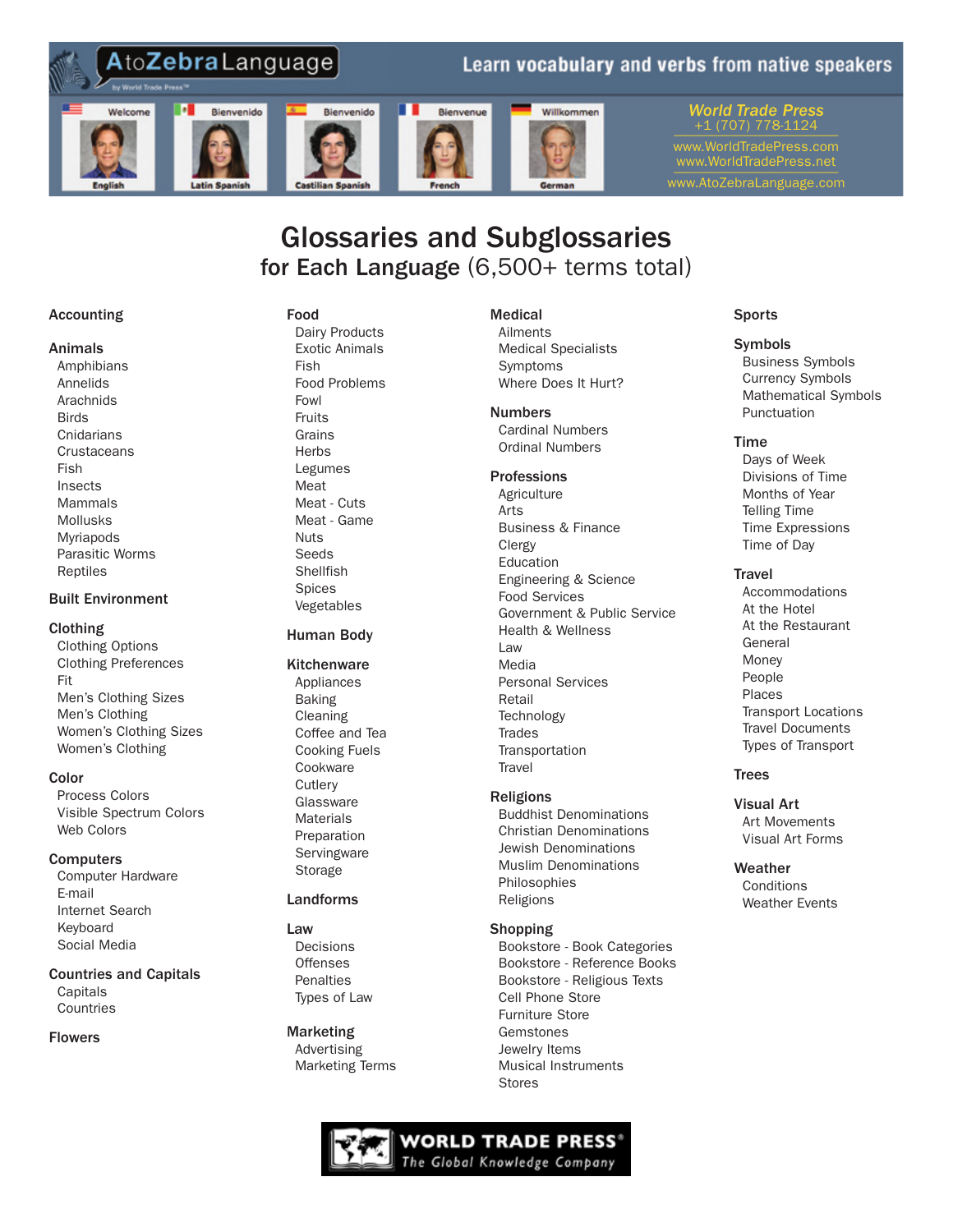

# Verbs for Each Language

|                     | AtoZebraLanguage                           | <b>About</b>                          | <b>Playfists</b><br><b>Hanage Account</b><br>Log out<br>Demos<br>Contact |               |
|---------------------|--------------------------------------------|---------------------------------------|--------------------------------------------------------------------------|---------------|
|                     | I speak                                    |                                       | French                                                                   |               |
|                     | <b>American English</b>                    |                                       | jouer to play                                                            |               |
|                     | I am learning<br>French                    |                                       |                                                                          |               |
|                     | <b>Learning Modules</b>                    | je joue                               |                                                                          |               |
| <b>Choose Verbs</b> | <b>Verbs</b>                               | tu joues<br>il / elle / on joue       |                                                                          |               |
|                     | Verbs<br>to pay<br>payer                   |                                       |                                                                          |               |
| Pick from 107 Verbs | to play<br>jouer                           |                                       |                                                                          |               |
|                     | préférer<br>to prefer                      | nous jouons                           |                                                                          |               |
|                     | to pull<br>tirer<br>to push<br>pousser     | vous jouez<br>ils / elles jouent<br>з |                                                                          |               |
|                     | to put<br>mettre                           |                                       |                                                                          |               |
|                     | Common tenses in French                    |                                       | je joue                                                                  |               |
| <b>Select Tense</b> | présent<br>passé simple                    |                                       |                                                                          |               |
|                     | futur simple<br><b>Imparfair</b>           |                                       |                                                                          |               |
|                     | passé composé<br>plus-que-parfait          |                                       |                                                                          |               |
|                     | conditionnel passé<br>conditionnel présent | 151                                   | ભ્છ<br>$\ddot{\phantom{0}}$                                              |               |
|                     | subjenctif présent                         |                                       |                                                                          |               |
|                     |                                            |                                       |                                                                          |               |
| to add              | to cut                                     | to hold                               | to play                                                                  | to stay       |
| to allow            | to decide                                  | to hope                               | to prefer                                                                | to stop       |
| to answer           | to demand                                  | to introduce                          | to pull                                                                  | to study      |
| to arrive           | to die                                     | to keep                               | to push                                                                  | to take       |
| to ask              | to do                                      | to know                               | to put                                                                   | to talk       |
| to be               | to drink                                   | to laugh                              | to read                                                                  | to teach      |
| to be able          | to drive                                   | to learn                              | to remain                                                                | to tell       |
| to begin            | to eat                                     | to leave                              | to remember                                                              | to thank      |
| to believe          | to enjoy                                   | to lie                                | to repeat                                                                | to think      |
| to bring            | to feel                                    | to like                               | to return                                                                | to touch      |
| to buy              | to find                                    | to listen                             | to run                                                                   | to understand |
| to call             | to finish                                  | to live                               | to say                                                                   | to use        |
| to carry            | to follow                                  | to look                               | to see                                                                   | to visit      |
| to choose           | to forget                                  | to lose                               | to sell                                                                  | to wait       |
| to clean            | to get                                     | to love                               | to send                                                                  | to walk       |
| to close            | to get dressed                             | to make                               | to sing                                                                  | to want       |
| to come             | to give                                    | to move                               | to sit                                                                   | to wash       |
| to compare          | to go                                      | to need                               | to sleep                                                                 | to wear       |
| to confirm          | to happen                                  | to open                               | to smell                                                                 | to work       |
| to cook             | to have                                    | to order                              | to smile                                                                 | to worry      |
| to cost             | to hear                                    | to pass                               | to speak                                                                 | to write      |
| to count            | to help                                    | to pay                                | to start                                                                 |               |
|                     |                                            |                                       |                                                                          |               |